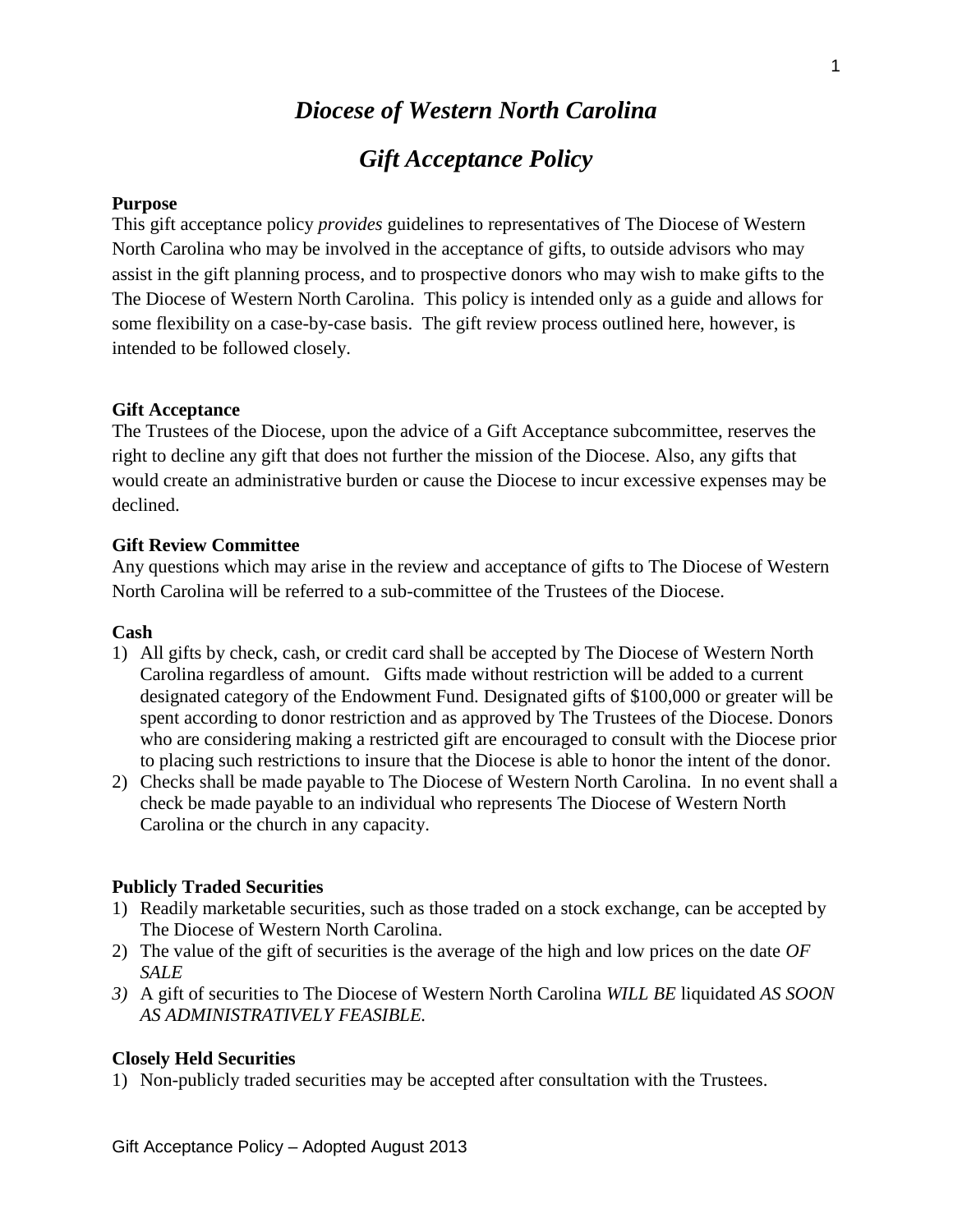- 2) The Gift Acceptance subcommittee will explore methods for liquidation of the securities through redemption or sale **prior to acceptance.** The Gift Acceptance subcommittee will try to determine:
	- a) An estimate of fair market value
	- b) Any restrictions on transfer
	- c) Whether and when an initial public offering might be anticipated
- 3) No commitment for repurchase of closely held securities shall be made prior to completion of the gift of the securities.

# **Real Estate**

- 1) Any gift of real estate must be reviewed by the Gift Review Committee.
- 2) The donor is responsible for obtaining and paying for an appraisal of the property. The appraisal will be performed by an independent and professional agent.
- 3) The appraisal must be based upon a personal visitation and internal inspection of the property by the appraiser. Also, whenever possible, it must show documented valuation of comparable properties located in the same area.
- 4) The formal appraisal should contain photographs of the property, the tax map number, the assessed value, the current asking price, a legal description of the property, the zoning status, any potential environmental concerns, and complete information regarding all mortgages, liens, litigation or title disputes.
- 5) The Diocese of Western North Carolina reserves the right to require a full environmental assessment of any potential real estate gift.
- 6) The property must be transferred to The Diocese of Western North Carolina prior to any formal offer or contract for purchase is made.
- 7) The donor may be asked to pay for all or a portion of the following:
	- a) Maintenance costs
	- b) Real estate taxes
	- c) Insurance
	- d) Real estate broker's commission and other costs of sale
	- e) Appraisal costs
- 8) For gift crediting and accounting purposes, the value of the gift is the appraised value of the real estate. This value may be reduced, however, by the costs of maintenance, insurance, real estate taxes, broker's commission and other expenses of sale.

# **Life Insurance**

1) A gift of a life insurance policy must be referred to the Gift Review Committee.

2) The Diocese of Western North Carolina can be named a contingent beneficiary or the beneficiary of a percentage of a life insurance policy

3) The Trustees of the Diocese will accept **ownership** of a life insurance policy as a gift only if The Diocese of Western North Carolina is named as the owner and beneficiary of 100% of the policy.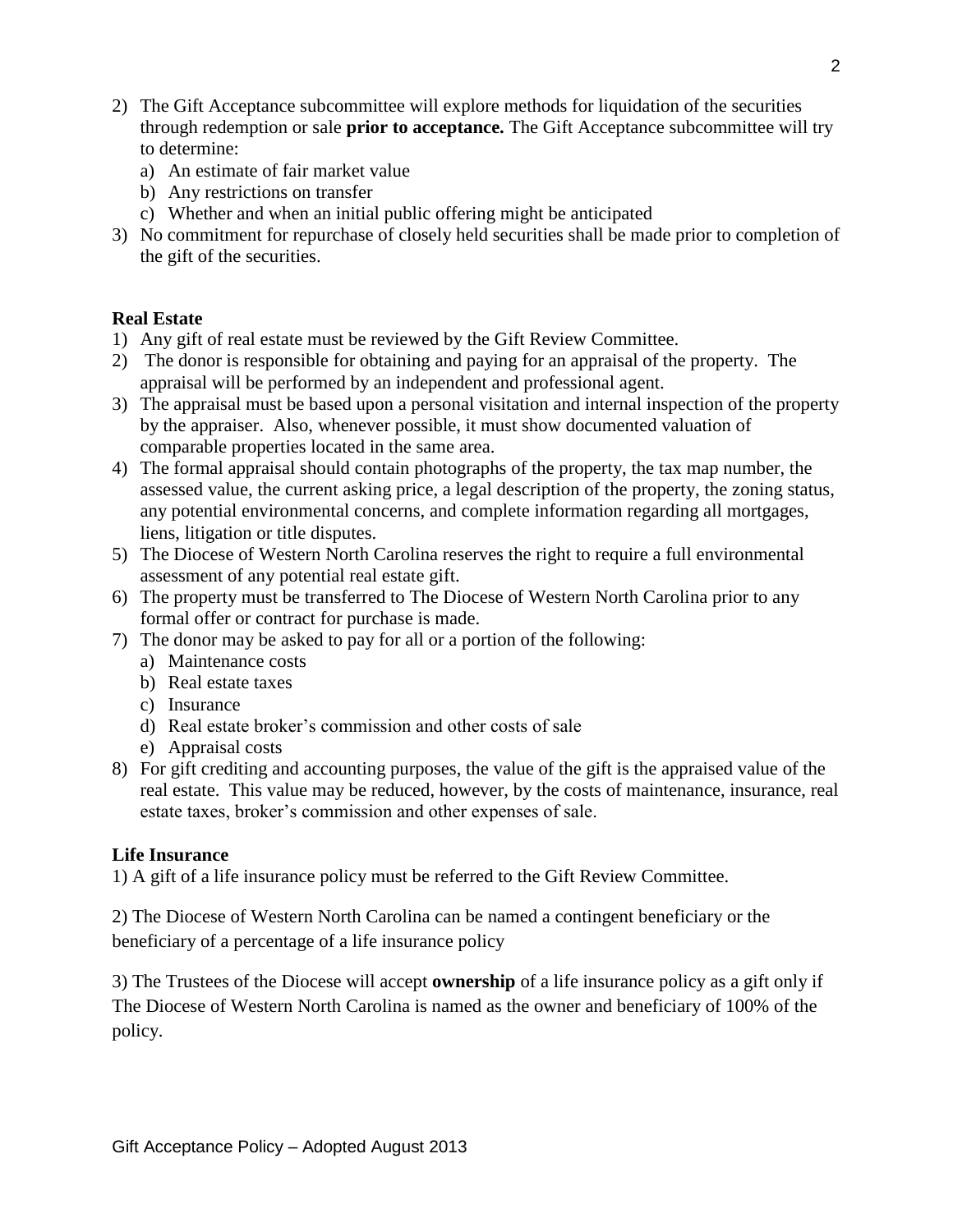4) If the gift is a paid-up policy, the value for gift crediting and accounting purposes is the policy's replacement cost. Normally a discounted present value of death benefit based on life expectancy

5) If the policy is partially paid-up, the value for gift crediting and accounting purposes is the policy's cash surrender value. (For IRS purposes, the donor's charitable income tax deduction is equal to the interpolated terminal reserve, which is an amount secured from the insurance carrier.

# **Tangible Personal Property**

- 1) Any gift of tangible personal property shall be referred to the Gift Acceptance subcommittee prior to acceptance.
- 2) Gifts of jewelry, artwork, collections, equipment and software shall be assessed for their value to The Diocese of Western North Carolina. Their value may be realized either by being sold or used in connection with the Diocese's exempt purpose.
- 3) Depending upon the anticipated value of the gift, a qualified outside appraiser may be asked to determine its value.
- 4) The Diocese of Western North Carolina shall adhere to all IRS requirements relating to valuation and disposition of gifts of tangible personal property and will provide appropriate forms to the donor and IRS.

# **Deferred Gifts**

- 1) The Diocese of Western North Carolina encourages deferred gifts in its favor through any of a variety of vehicles:
	- a) Charitable gift annuity (or deferred gift annuity)
	- b) Pooled income fund
	- c) Charitable remainder trust
	- d) Charitable lead trust
	- e) Bequest
	- f) Retained life estate
- 2) The Diocese of Western North Carolina (or its agent) shall not act as an executor (personal representative) for a donor's estate. A member of the Diocese staff serving as personal representative for a member of the Diocese does so in a personal capacity and not as an agent of the Diocese.
- 3) The Diocese of Western North Carolina (or its agent) shall not act as trustee of any charitable remainder trust.
- 4) The Diocese of Western North Carolina may invite prospective donors to consider gift vehicles offered by The Episcopal Church Foundation (specifically, Charitable Remainder Trusts, Charitable Gift Annuities and the Pooled Income Fund).
- 5) When donors are provided planned gift illustrations or form documents, these will be provided free of charge. For any planned gift related documents, materials, illustrations, letters or other correspondence, the following disclaimer should be included:

# *The Diocese of Western North Carolina strongly urges you to consult with your attorney, financial and/or tax advisor to review this information provided to you*